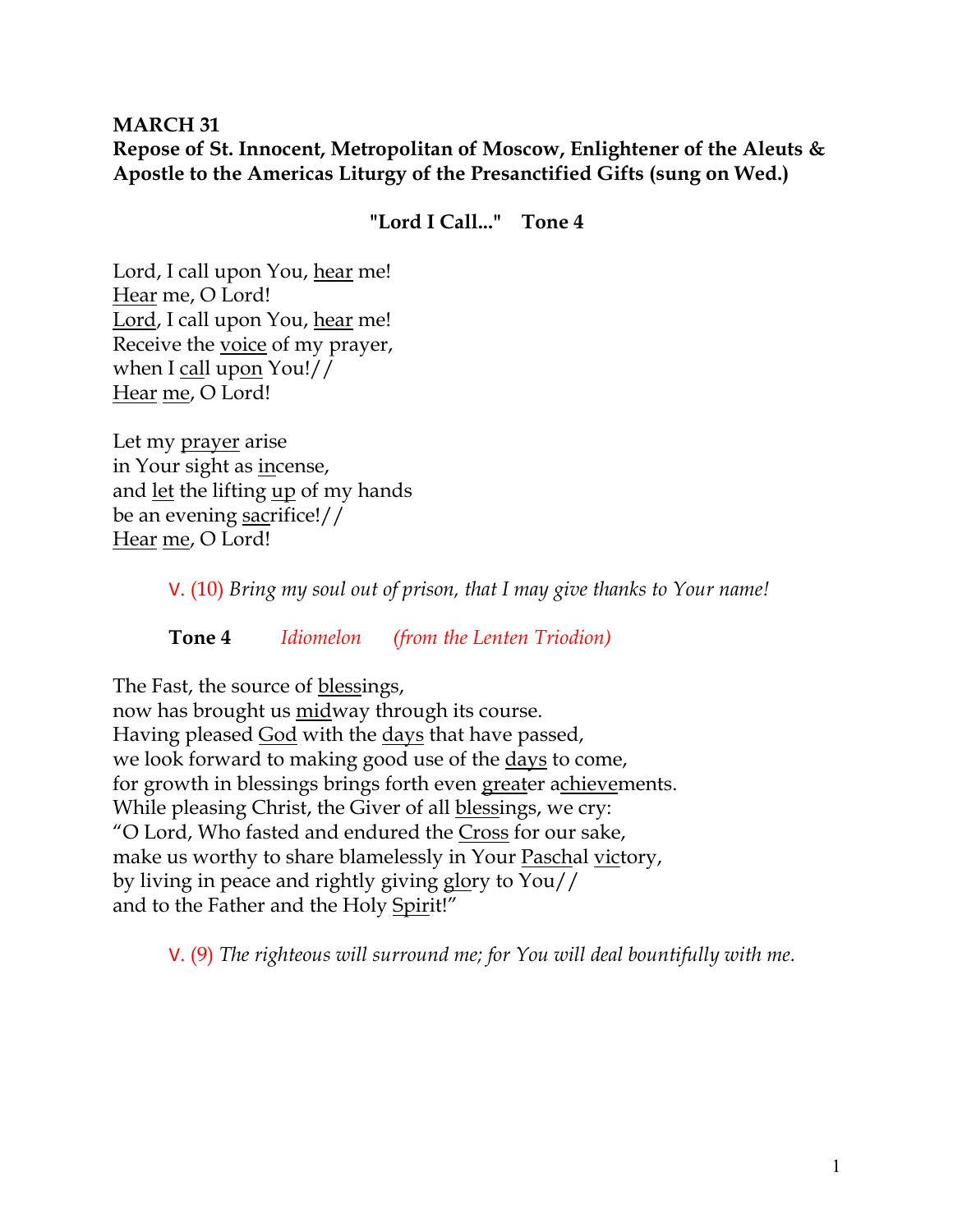## **Tone 5** *Idiomelon (from the Lenten Triodion)*

Those who thirst for spiritual blessings practice their good deeds in secret, not announcing them in the streets and marketplace, but keeping them hidden deep within their hearts; and He Who sees all that is done in secret will reward us for our abstinence. Let us complete the Fast without wearing gloomy faces! Let us pray without ceasing in the inner chamber of our souls: "Our Father, Who art in heaven, lead us not into temptation,// but deliver us from the Evil One!"

V. (8) *Out of the depths I cry to You, O Lord. Lord, hear my voice!* 

**Tone 5** *(for the Martyrs)* 

With souls filled with boundless love, O holy martyrs, you endured terrible sufferings without ever denying Christ, laying low the arrogance of those who tortured you. By keeping the faith unshaken and whole, you have been lifted up to heaven, and now you have boldness before Him. Entreat Him to grant peace to the world// and to our souls great mercy!

V. (7) *Let Your ears be attentive to the voice of my supplications!*

**Tone 1** *(for the Cross) (O all-praised martyrs)*

Let us cleanse our souls in the waters of the Fast! Let us approach the precious and most pure Cross of the Lord, venerating it in faith and drawing forth divine enlightenment, reaping even now the rich harvest:// eternal salvation, peace, and great mercy!

V. (6) *If You, O Lord, should mark iniquities, Lord, who could stand? But there is forgiveness with You.* 

O Cross, boast of the Apostles, surrounded by Archangels, Powers, and Principalities: save us from all harm who bow down before you! Enable us to fulfill the divine course of abstinence// and to reach the day of salvation, by which we are saved!

> V. (5) *For Your Name's sake I wait for You, O Lord. My soul has waited for Your word; my soul has hoped on the Lord.*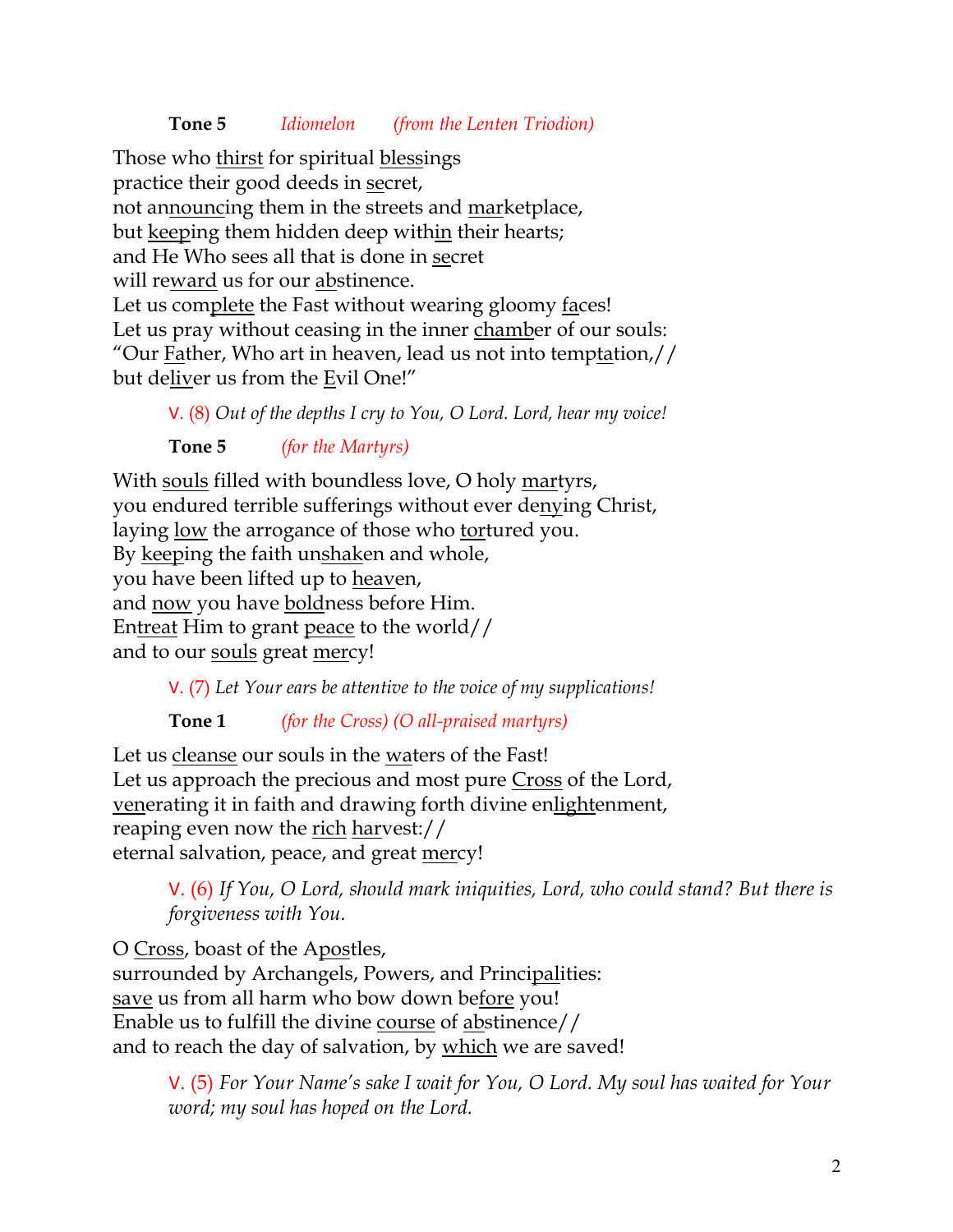## **Tone 7** *(for the Cross) (Today Judas keeps vigil)*

Today, as we bow before the Cross of the Lord, we cry: "Rejoice, O Tree of life, the destroyer of hell! Rejoice, O joy of the world, the slayer of corruption! Rejoice, O power that scatters demons! O invincible weapon, confirmation of the faithful,// protect and sanctify those who kiss you!"

> V. (4) *From the morning watch until night, from the morning watch, let Israel hope on the Lord!*

## **Tone 2\*** *(from the Menaion, for St. Innocent)*

O Holy Father Innocent, like the Apostles long ago, you accepted the Lord's command to baptize all peoples in His name; you left your homeland to proclaim His truth to an island people sitting in darkness.// With them lead us down the path to the Kingdom of Heaven!

V. (3) *For with the Lord there is mercy and with Him is plenteous redemption, and He will deliver Israel from all his iniquities.*

Like the betrothed of the Theotokos, you worked with your hands in humility; and through you, like Constantine, churches blossomed throughout the land, built for the feeding of the flock// that you gathered and led into the Kingdom of Heaven.

V. (2) *Praise the Lord, all nations! Praise Him, all peoples!*

Like the Holy Brothers† from Thessalonica, who brought illumination to your forefathers, you labored to bring this same inheritance to untaught peoples placed in your care; that, worshipping the One True God in words of many tongues,// they might, by the Word, be led into the Kingdom of Heaven.

V. (1) *For His mercy is confirmed on us, and the truth of the Lord endures forever.* 

<sup>\*</sup> Music for the stichera for St. Innocent from the Department of Liturgical Music and Translations can be downloaded at www.oca.org.

<sup>†</sup> Sts. Cyril and Methodius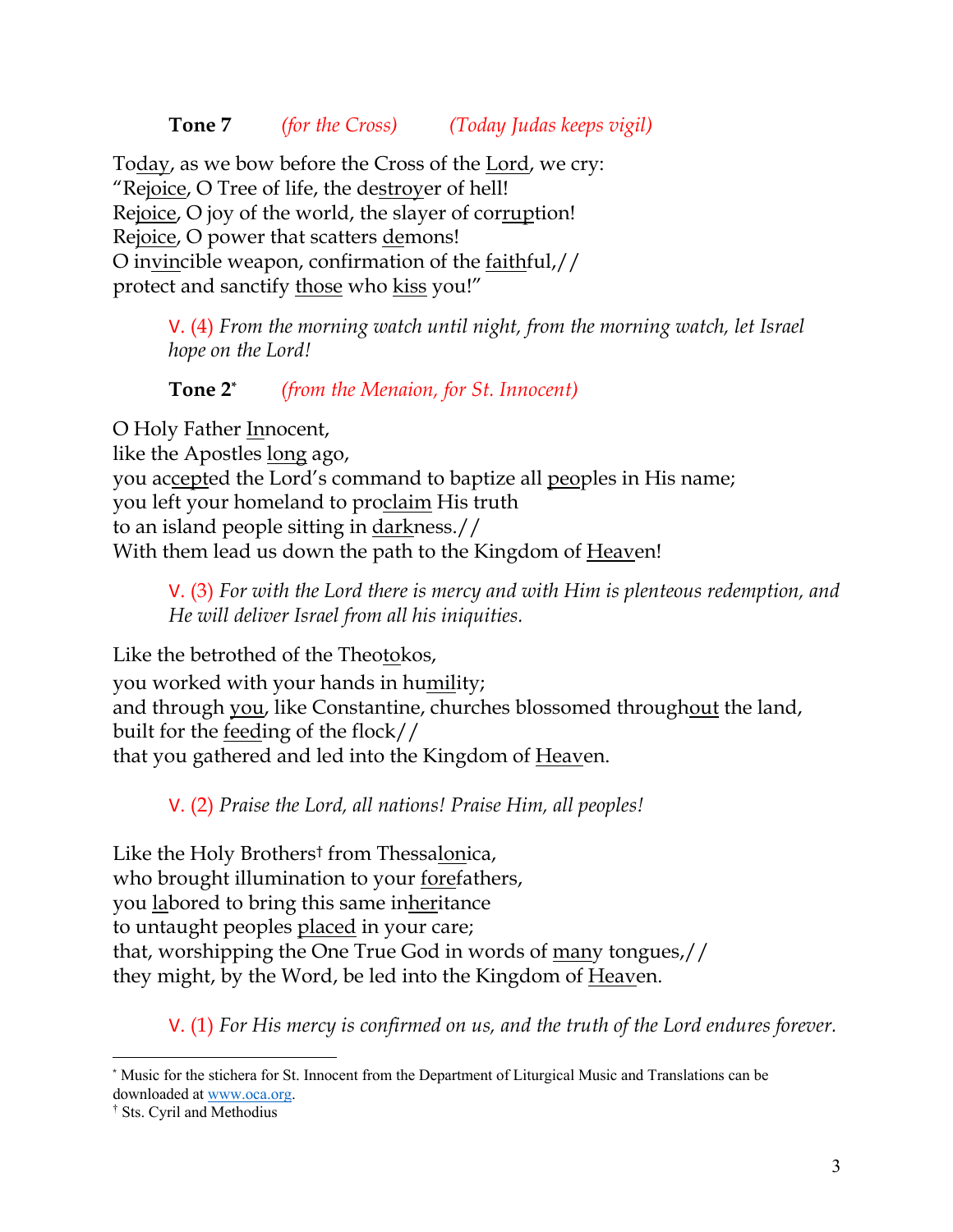**Tone 2** *(from the Menaion, for St. Innocent) (With what crowns)*

With what crowns of praise shall we adorn the wise Apostle of our land? With the radiant Gospel of salvation he came bodily to enlighten an island

people, who sat in darkness and ignorance; by planting there the Orthodox Faith,// he brought to them great mercy from Christ our God.

*Glory to the Father, and to the Son, and to the Holy Spirit;*

**Tone 2** *(from the Menaion, for St. Innocent)*

Truly the Lord guided you along paths of many labors, through many lands, to many peoples, to enlighten a multitude of hearts, and to guide and counsel an army of souls// down the narrow path that alone leads into the Kingdom of Heaven.

*now and ever, and unto ages of ages. Amen.* 

# **Tone 8** *(Theotokion, from the Triodion)*

Today He Who by nature is unapproachable approaches me. He Who freed me from my passions endures the Passion. The Light of the blind is spat upon by lawless lips. For the sake of captives He gives His back to scourging. When His pure Virgin Mother beheld Him on the Cross, she cried in pain: "Woe is me, O my Child! What have You done? Your beauty was fairer than that of any man, yet now You appear lifeless, without form or comeliness. Woe is me, O my Light! I cannot bear to see You sleeping. My soul is wounded, for a sword has pierced my heart, and yet I praise Your Passion. I bow down before Your compassion.// O long-suffering Lord, glory to You!"

# **Tone 4 Prokeimenon**

Blessed be the Lord, the God of Israel, / Who alone does wondrous things! *(Ps. 71:19)*

V. *Give the king Your justice, O God, and Your righteousness to the royal son! (Ps.71:1)*